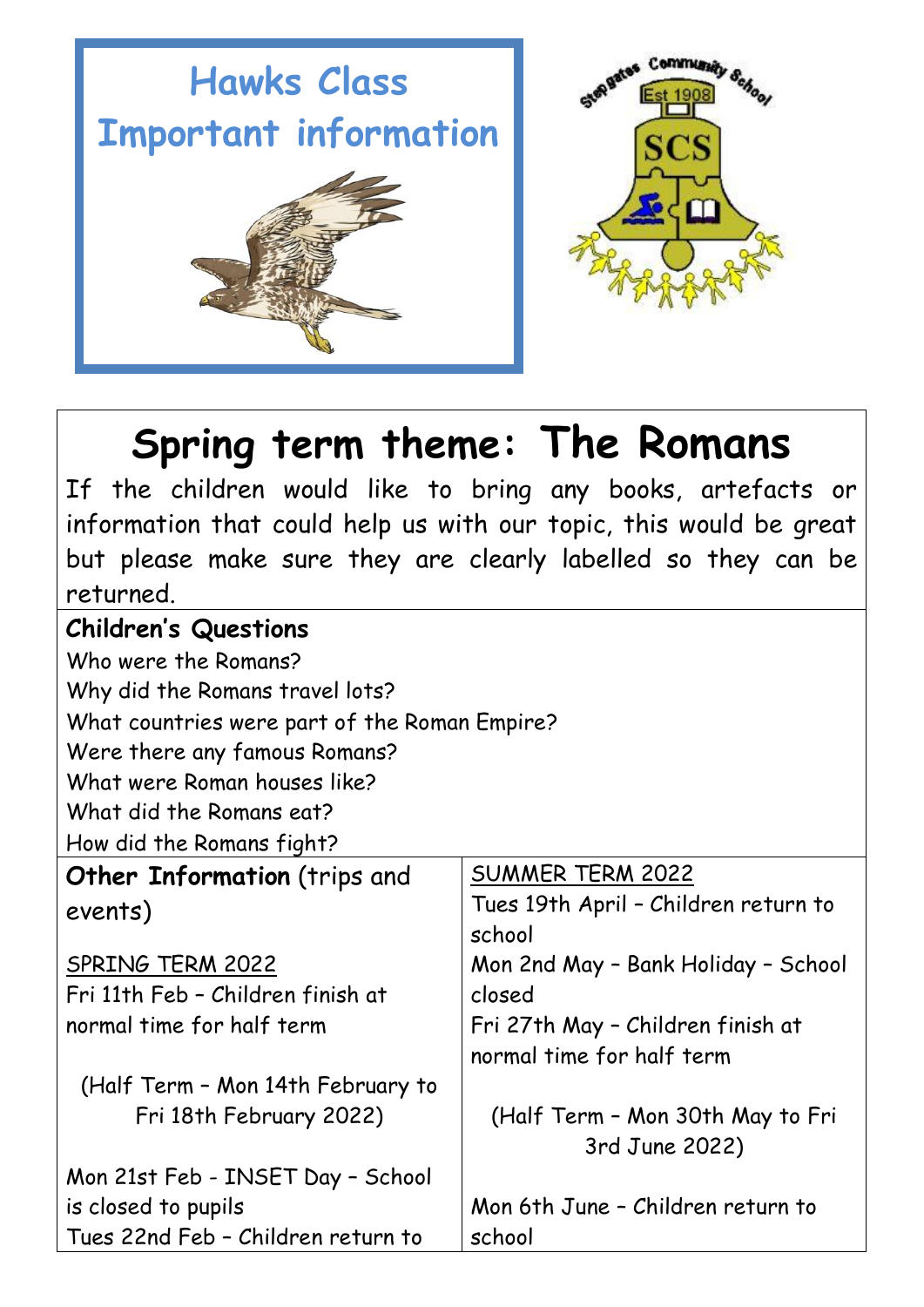| school<br>Fri 1st April - Last day of Spring<br>term - Children finish at 1pm<br>(Easter holidays - Monday 4th April -<br>Monday 18 <sup>th</sup> April 2022)                            |                                                                                                                                                                              | Mon 20th June - INSET Day - School<br>Closed<br>Fri 22nd July - Last day of Summer<br>term - Children finish at 1pm |                                                                                                                   |
|------------------------------------------------------------------------------------------------------------------------------------------------------------------------------------------|------------------------------------------------------------------------------------------------------------------------------------------------------------------------------|---------------------------------------------------------------------------------------------------------------------|-------------------------------------------------------------------------------------------------------------------|
| English<br><b>Romulus and Remus</b><br>Modern Foreign                                                                                                                                    | Maths<br>Number: Multiplication<br>and Division<br>Measurement: Area                                                                                                         |                                                                                                                     | <b>Science</b><br>States of Matter -<br>solids, liquids and gases                                                 |
| Languages<br>French lessons taught<br>by Jubilee High School                                                                                                                             | <b>Number: Fractions</b>                                                                                                                                                     |                                                                                                                     |                                                                                                                   |
| Computing<br>Coding:<br>Through an age<br>appropriate 'introduction<br>to coding', pupils will<br>work through the<br>PRIMM approach:<br>Predict<br>Run<br>Investigate<br>Modify<br>Make | DT<br>Kite Making<br>Cooking -<br>'STEMterprise' project                                                                                                                     |                                                                                                                     | Art<br>Artist of the Month<br>Jan: Alex Konahin<br>Feb: Andy Warhol<br>March: Henry Moore<br>April: Milton Glaser |
| <b>History</b><br>The Romans - discussing<br>Roman life, civilisation<br>and migration. Comparing<br>Roman life to modern<br>day. Studying artefacts<br>and evidence.                    | Geography<br>Maps of Europe-looking<br>at maps and atlases to<br>locate where the Romans<br>conquered and describe<br>features including<br>physical and human<br>geography. |                                                                                                                     | <b>PE</b><br>Gymnastics                                                                                           |
| <b>RE</b>                                                                                                                                                                                | <b>PSHE</b>                                                                                                                                                                  |                                                                                                                     | <b>Music</b>                                                                                                      |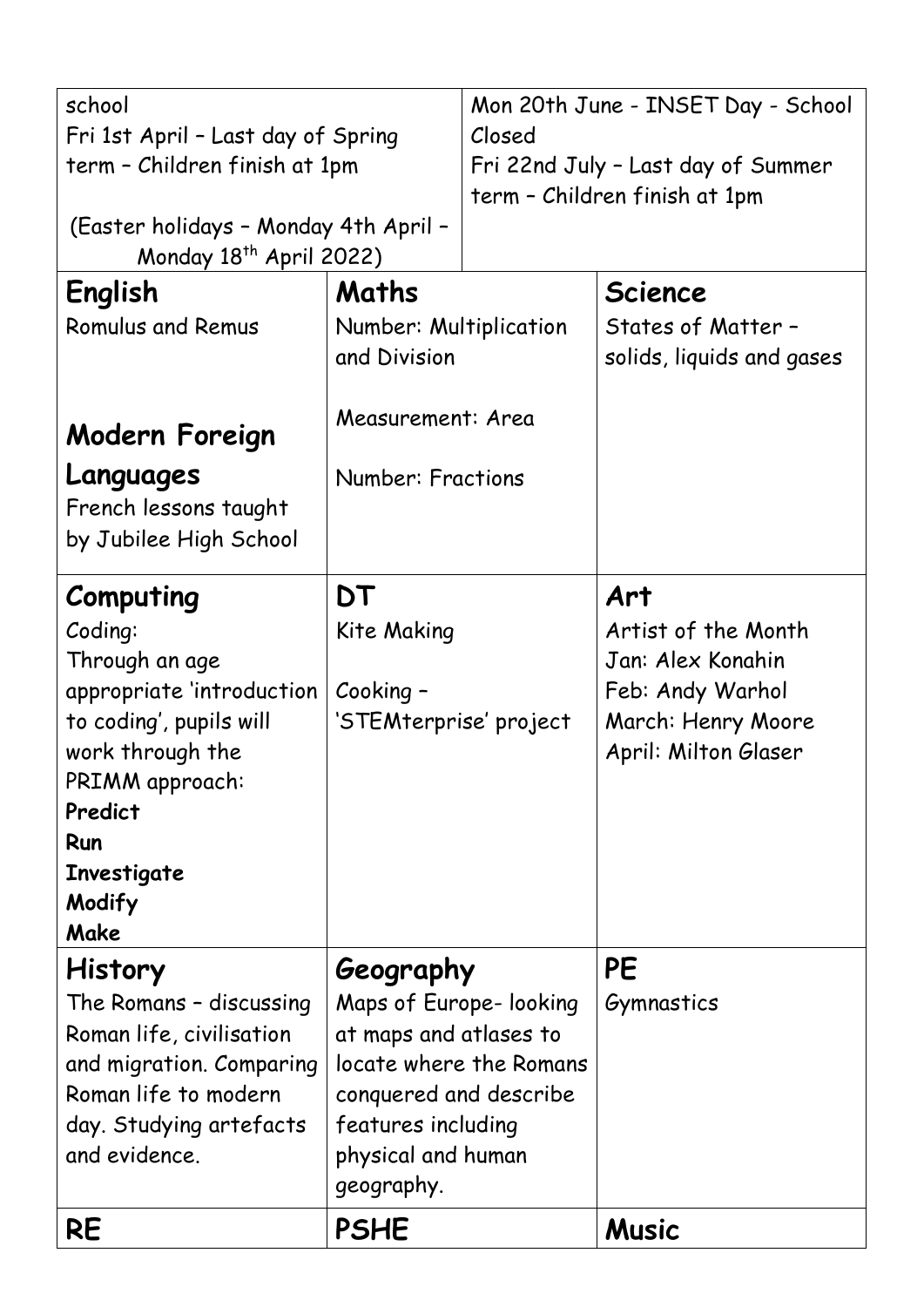| How is the Christian<br>  faith expressed through $\,$<br>worship? | Jigsaw: Dreams and<br>Goals | Singing: Lean on Me |
|--------------------------------------------------------------------|-----------------------------|---------------------|
|                                                                    | Jigsaw: Healthy Me          |                     |

Dear Parents/Carers,

Welcome back after the Christmas break, I hope you all had a good rest, and would like to wish a happy New Year to you all.

#### **Overview:**

Please find enclosed information regarding topics and timetables. The theme for this term is The Romans. On the overview opposite, you will see the theme that your child will be working on, and the other curriculum areas which will also be covered. Communication is very important between home and school and at Stepgates Community School we want you to be fully informed.

#### **Home Learning:**

Weekly home learning will be given for English and Maths as well as the optional home learning grid sent on a half termly basis. Home learning will usually be a consolidation of work that we have covered in class. In addition to set home learning, your child should read for at least 15 minutes a day. Your child is responsible for selecting their **own reading book** and changing it when it is finished.

#### **School Uniform:**

Please ensure that your child is wearing the correct **school uniform**, this term P.E. is on **Mondays** but sometimes the children may require their P.E. kit on other days. Please make sure your child has a full P.E. kit, including trainers or other suitable footwear.

**Water Bottles**: Even though the weather is colder, please encourage your child to bring a bottle of water into class to ensure they can have a drink during lesson time.

I have high expectations of the children in Hawks and wish to celebrate their success. Your child will be rewarded with team points, stickers, certificates and raffle tickets. These rewards will be given for effort and good behaviour, and I know that you will enjoy sharing their achievements.

Thank you for taking the time to read this letter and I look forward to seeing you later on in the term. If you have any worries or concerns, please email me or come in and see me. Yours faithfully

Miss Aira